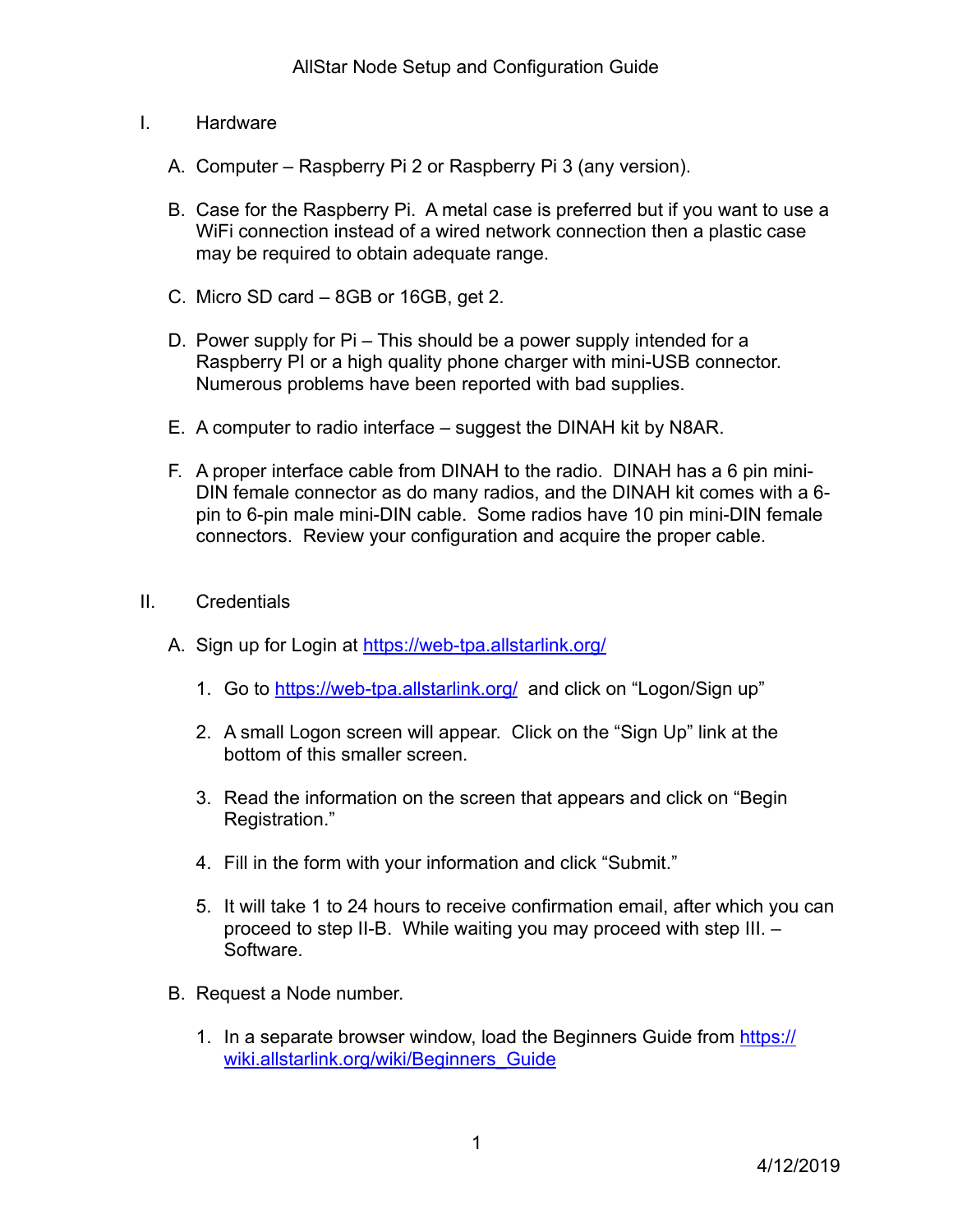- 2. **DISREGARD** the information about downloads in the Beginner's Guide. Downloads are covered later in this procedure.
- 3. Go to <https://web-tpa.allstarlink.org/> and logon.
- 4. Follow the steps in the Beginner's Guide to request a node number. In addition, use this procedure for reference.
	- a. Create a server
		- i. Server name The server name is arbitrary and will be adjusted later. Suggest [*your call-1*] (eg: "W8XYZ-1") for now.
		- ii. Server location City, State is customary.
		- iii. Site Suggest "Home," "Shack," Doghouse," etc.
		- iv. Affiliation optional.
		- v. IAX Port leave this unchanged.
		- vi. Latitude and Longitude Use the map to locate your server site. This will enter the Lat./Long. data automatically.
	- b. Request a node number.
		- i. Following the Beginner's Guide under the heading "Request a Node number," click on "Portal" on the top line of the page.
		- ii. Select "Node Settings" from the drop-down menu.
		- iii. Click on the "Request a new node number" link highlighted in green.
		- iv. The next screen that appears will prompt you to select the server to which the node is assigned. If you have only one server, the server you just created, it will appear in the selection box. If you have more than one server, the selection box is a drop-down selector. Select the appropriate server and click on the "Submit" button. A message is optional.
		- v. You can Logout of AllstarLink.org.
		- vi. It will take 1 to 24 hours to receive confirmation email. While waiting you may continue with step III. – Software.
- III. Software
	- A. Obtain software and prepare Raspberry Pi to be the Node Host Server.
		- 1. Select a Windows computer to be used as the setup and control computer for the Raspberry Pi node and do the following steps. The computer you choose needs to be capable of reading and writing SD memory cards.
		- 2. Go to web page<https://hamvoip.org/> Click on the item "Download"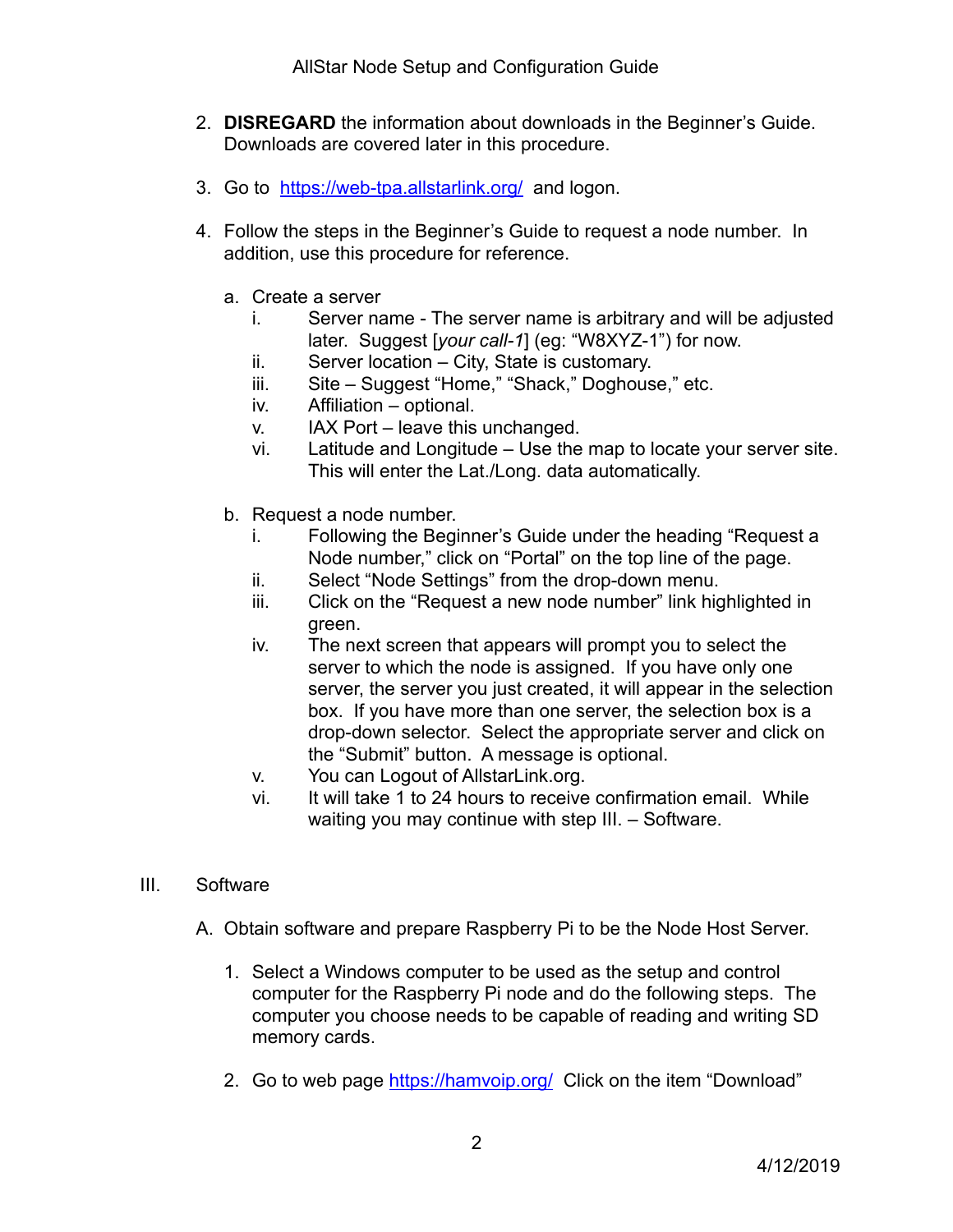- 3. Scroll down to the text in bold with message "**The latest images are available here –**"
- 4. Click on the first downloadable item: RP2-3 from **[https://hamvoip.org/](https://hamvoip.org/RPi2/RPi2-3_V1.5rc50_Allstar.exe) [RPi2/RPi2-3\\_V1.5rc50\\_Allstar.exe](https://hamvoip.org/RPi2/RPi2-3_V1.5rc50_Allstar.exe)** This will start a download process. "Save As" in a well know directory – suggest - \My Documents\Allstar.
- 5. Open the directory where the downloaded file was saved. The file is a self-extracting executable that will yield the following files: PuTTY.exe - SSH terminal software. RPi2-3 V1.5rc50 Allstar.img - Rasp Pi image for micro SD card Win32diskimager-1.0.0-install.exe - Software to write the SD card WinSCP-5.13.7-Setup.exe - Installs a useful Windows to Linux utility. More info on this later.
- 6. Run (double-click) the win32diskimager installer. Place an icon on the desktop for convenience.
- 7. Place PuTTY.exe on the desktop.
- 8. Insert a micro SD card in the computer card slot. If you have any security software running that prevents "MBR" (master boot record" access, **TURN IT OFF** before you begin the transfer process. (Turn it back on afterward.)
- 9. Start win32diskimager (double-click on the desktop icon). It should point to the SD card as the destination. Browse to the directory containing the Allstar.img file and select it as the source to be transferred. Click "Write." The process should take 5 to 20 minutes depending on your computer.
- 10.Once the transfer is completed, insert the microSD card into the microSD card slot in the Raspberry Pi.
- 11. Plug the computer to radio interface (or DINAH) into a USB slot on the Raspberry Pi. Plug the cable from the interface to the radio.
- 12.Select a simplex frequency, but NOT 146.52 MHz or 446.000 MHz which are national calling frequencies, which you will use for operation. Check the rules for your area for band plan and spacing of simplex frequencies.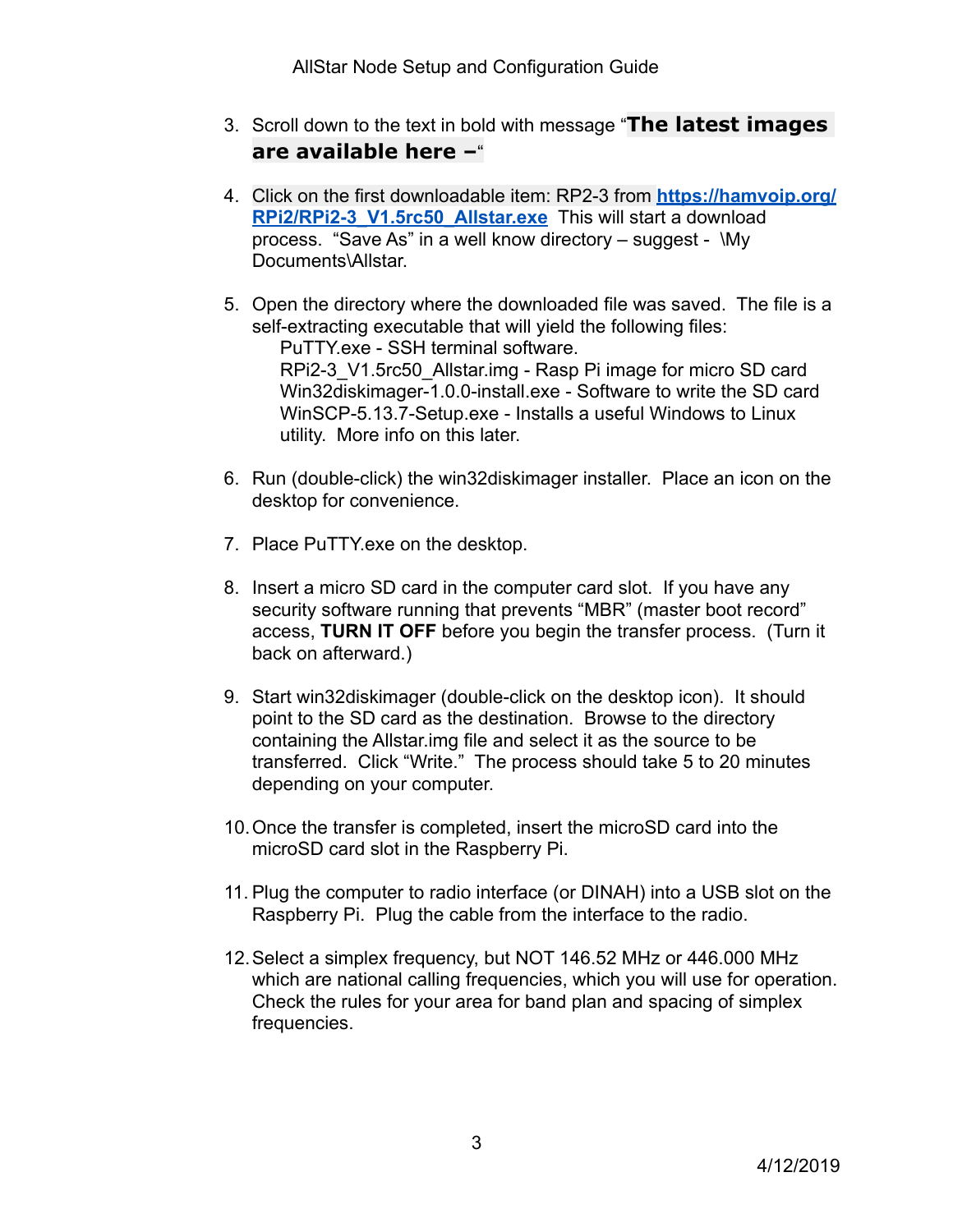**CAUTION:** Never tune the node connected radio to a repeater frequency to which you have linked your node. Doing so will set up an echoing feedback loop causing interference on the repeater.

- 13.Set your radio to the frequency selected. Apply Rx/Tx CTCSS (PL) tones if desired (recommended). Set the radio to low power.
- 14.Tune your HT to the same simplex frequency and CTCSS tones for Rx/ Tx.
- 15.Connect an active Ethernet cable to the Ethernet connector on the Pi.
- B. Starting up the Raspberry Pi for the first time.

You have a choice as to how to communicate with your node on the Raspberry Pi. You can open a terminal emulation session using the SSH protocol by running the PuTTY program included with the download, or you can connect a keyboard to a USB port on the Pi and a monitor to the HDMI port. (If you are using DINAH, you will need to connect DINAH to your PI with a USB extension cable so you can plug in your keyboard)

- 1. Power up the Raspberry Pi by attaching the power cable to the mini-USB connector on the Pi. The red light on the Pi may flash or be steady and the green light should be flashing.
- 2. When the Pi finishes booting, it will announce its IP address, which you will hear on your HT – be ready to write it down.
- 3. Start the PuTTY terminal software by double-clicking on the desktop icon. Type in the IP address of the Pi and change the Port to 222. Save this session with a name like "Allstar" or "Fred" or whatever, because you will be loading this many times. Press the "Open" button to start the session.

**Note:** You can improve the formatting of the PuTTY displayed screen by navigating to Window>Translation. In the Remote Character Set: pull down window, select CP437.

- 4. When the terminal screen opens, you should see a prompt requesting a login. Type: **root**.You will then be prompted for a password. Type: **root**.
- 5. At this point, if all has gone well, the "firsttime.sh" configuration script will start running which will take you through the process of entering all of the pertinent information to setup the host node.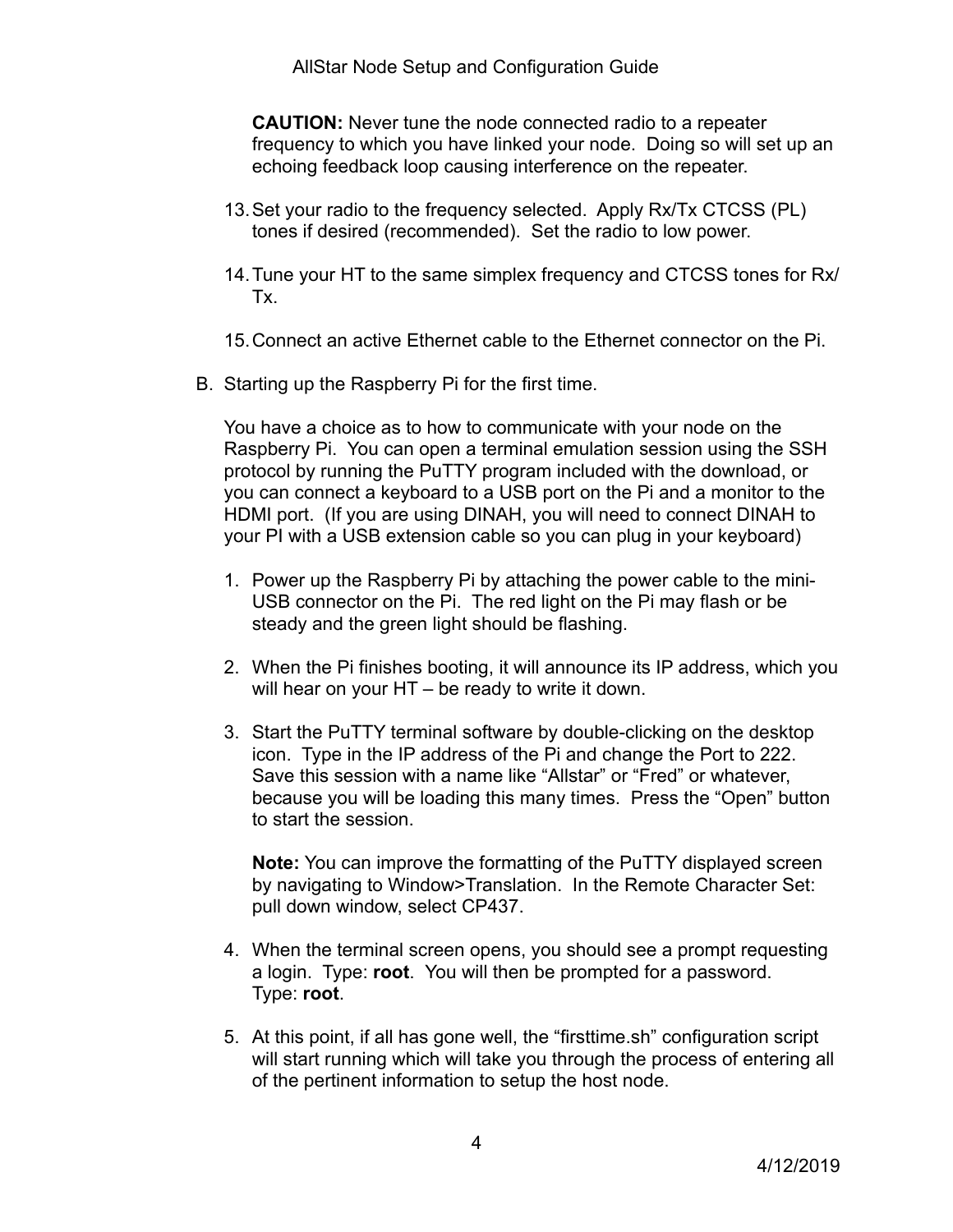- 6. If, for any reason, you exit the "firsttime.sh" script before reaching its end, you will need to rerun the "firsttime.sh" script again in order to complete the node configuration. You will know that the script did not reach its end because not all of the steps in section "IV. Configuration," were not completed before the "Admin" screen is displayed. If this happens, follow these steps to rerun the "firsttime.sh" script.
	- a. From the "Admin" screen, select item 9 "Start Bash shell interface" by typing 9 (**top row numeric keys ONLY!**) or scrolling to item 9. Click on the <Run Selected Item> or press Enter.
	- b. Change to the /usr/local/sbin directory. Type the following and press Enter.
		- cd /usr/local/sbin
	- c. Start the firsttime.sh script. Type the following and press Enter. firsttime.sh
	- d. When the "firsttime.sh" script starts, proceed to IV. Configuration. Steps that have previously been completed in the script may be skipped with appropriate responses such as **<Cancel>** or **<No>**.
- IV. Configuration
	- A. When entering numbers in the "firsttime.sh" setup script, **DO NOT USE THE NUMERIC KEYPAD. ENTER NUMBERS ONLY BY USING THE NUMBERS ALONG THE TOP ROW OF KEYS ON THE KEYBOARD!!!!!** The numeric keypad may cause the script to terminate abruptly or to skip questions, resulting in an incomplete setup and a need to re-run the script.
	- B. Host configuration entry phase 1, updating the host software; the first reboot.
		- 1. The firsttime.sh script starts asking if you want to retrieve the latest updates – respond – **YES**.
		- 2. When the update is finished you will be prompted to reboot; do so.
		- 3. You will lose communication from the Windows computer to the Pi as the Pi reboots, so you will have to close PuTTY and restart it to regain access to the Pi. Log in again with username **root,** password **root**. Both the username and the password are case sensitive.
		- 4. Next you will again be asked if you want to retrieve the latest updates respond – **NO**.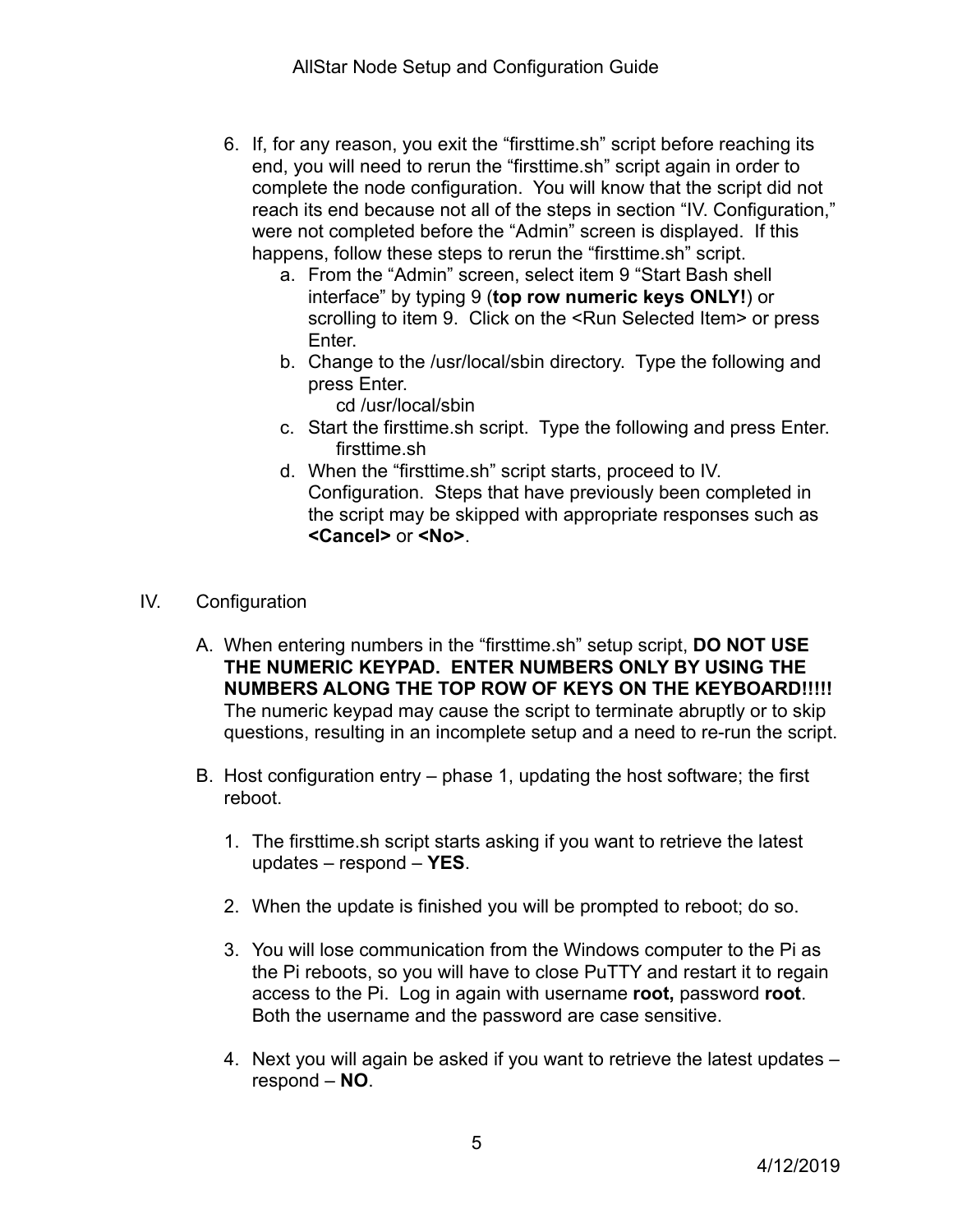- C. Host configuration phase 2, running the "firsttime.sh" script and the second reboot.
	- 1. You will then be asked if you want to run the first time script respond – **YES**.
	- 2. You will now be prompted to change the password for the root login account. **Change the password** and **write down the new password.** It is the ONLY way you can log back into the Pi, unless you want to start over with a NEW image load to the SD card! Remember, the password is case sensitive. If you are re-running the firsttime.sh script you can skip this step by responding NO.
	- 3. The script will next ask if you want to set up the node configuration for asterisk – respond – **YES.** You will be notified that some configurations will continue after reboot, but the system will not reboot at this time. Confirm the notification.
	- 4. Next the script asks if you wish to change the time zone. The default time zone is "America/New York" or Eastern USA.
		- a. Respond **NO**, proceed to step 5.
		- b. Respond **YES**, continue to step IV-C-4c.
		- c. The script will built a list of available world-wide time zones. Using the up-down arrow keys, scroll through the list to find your selection and press **ENTER**
		- d. The script will display the old and new time zones and ask if the choice is correct. Respond – **YES**, proceed to step IV-C-5. Respond – **NO**, repeat steps IV-C-4c and IV-C-4d.
	- 5. The script will display the "hostname" of the Pi computer and ask if you wish to change to a new name. While any name is OK, it is suggested that you change the name to [*your call*]-[*node number*] ( eg: W8XYZ-12345 ) If this is the first time through the script, respond – **YES**, otherwise respond – **NO** and proceed to step IV-C-7.
	- 6. The script will display a screen asking you to enter the new hostname. Enter the new name and respond – **OK**.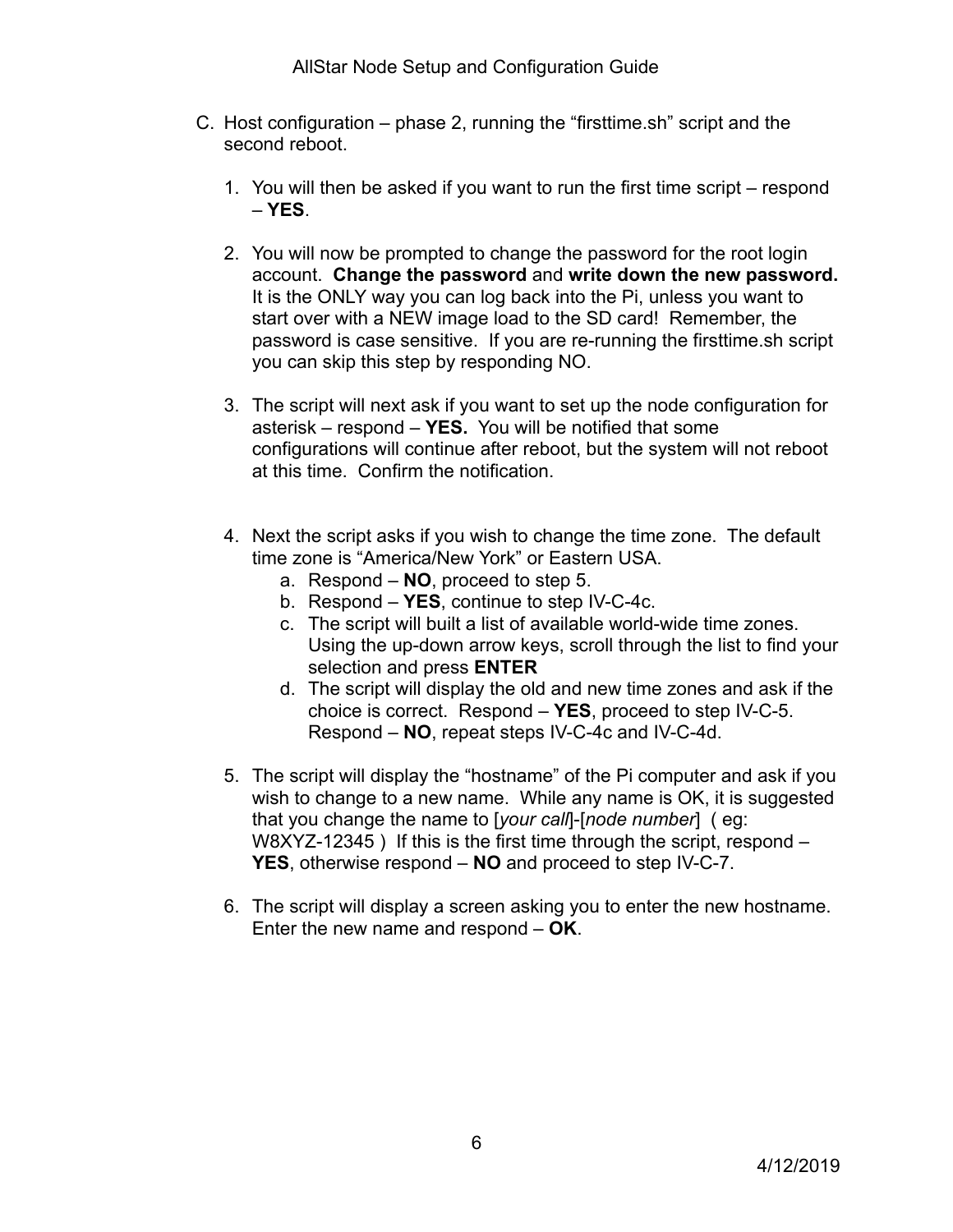7. The next screen displays the Pi's IP address and whether it is dynamic or static, asking if you wish to change these parameter.

For most applications, it is recommended that you use a dynamic IP address. Consult the documentation for your router to set up address reservation to maintain the same IP address so that port forwarding to your node does not have to change. You will be instructed to set up port forwarding later in this procedure.

- a. Respond **NO**, proceed to step IV-C-8.
- b. Respond **YES**, continue to step IV-C-7c.
- c. The script asks it you want static or DHCP network interface control. For DHCP respond with **D** and proceed to step IV-C-7e.
- d. For static respond with **S**. A screen will be presented asking for the new IP address. Enter and respond **OK**. Proceed to step IV-C-7e
- e. A screen will be presented indicating that network setup is complete. Respond – **OK**.
- 8. The script then asks if you want to change the SSH port number. It is not suggested that you change the port number from 222
	- a. Respond **NO**, proceed to step IV-C-9.
	- b. Respond **YES**, proceed to step IV-C-8c.
	- c. A screen will appear requesting you to enter the new port number. Enter the new number. Respond – **OK**.
	- d. A screen will appear confirming that SSH port configuration is complete. Respond – **OK**.
- 9. The next screen will prompt you to reboot the Pi system, reminding you to use the new password that you entered in step IV-C-2. It also displays the IP address and SSH port numbers that must be used if these were changed. Respond – **REBOOT.**
- D. .Phase 3 Continuing configuration of the Host Node and the third reboot.
	- 1. Again, as the system reboots, you will lose terminal communication with it through PuTTY. Close and restart PuTTY, reload the IP and SSH port parameters, and re-open the terminal window to the Pi.
	- 2. Log into the Pi. Username **root**, password the **NEW** password that you established in step IV-C-2. A screen will be displayed that indicates that first time node configuration will now proceed. This is the continued configuration that was indicated after reboot notified in step IV-C-3. Respond – **OK**.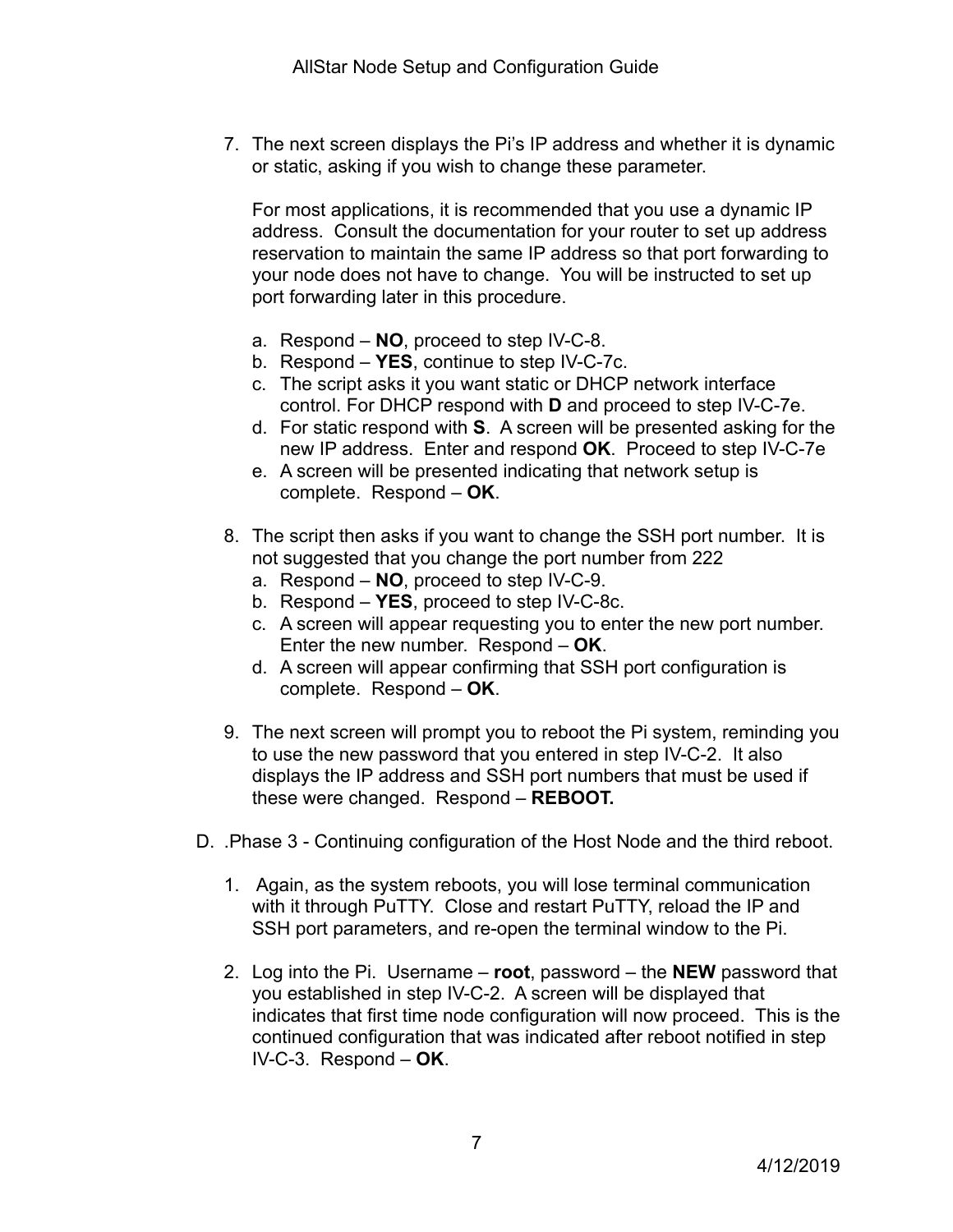- 3. A screen prompts you to enter the node number. This is the number assigned to your node by AllstarLink.org. **DO NOT USE THE NUMERIC KEYPAD TO ENTER THIS NUMBER!** After entering the number, respond – **OK**.
- 4. The next screen asks for entry of your station call. Enter your call and respond – **OK**. **DON'T USE THE NUMERIC KEYPAD!**
- 5. The next screen asks if you want to report the status of your node to AllstarLink.org. This is very useful for the organization and does not compromise you in any way. You are encouraged to respond – **YES**.
- 6. Next, you choose a voice ID or a CW ID that will be broadcast by your node. If you respond – **NO**, a CW ID will be used. If you respond – **YES**, a voice ID will be created and used.
- 7. The next screen asks if you need to change the default iax protocol port number. To leave the default port number unchanged respond – **OK**.
- 8. The next screen chooses the duplex mode for your node. The choices are presented and explained on the screen. Normal simplex nodes select the default choice of "1" and respond – **OK**.
- 9. Next, you must enter the password that was assigned to your node by AllstarLink.org. This was obtained by you from the Allstar Link website. Enter this password carefully and **DO NOT USE THE NUMERIC KEYPAD** for any numbers that appear in the string. Respond – **OK**.
- 10.On the next screen you are asked if you would like to set a password for iaxRpt. Explaining iaxRpt is beyond the scope of this document, but this password can be entered at another time if you chose to use this program. Respond – **YES** if you want to enter a password, and respond to the prompts that will be presented by the script in that case. Otherwise, respond – **NO**.
- 11. Next, you will be prompted to configure the "Simple USB" settings. These settings can be reviewed and adjusted once the Asterisk Admin menu is up and running. Respond – **NO**.
- 12. The next screen that should appear is the "Admin Menu List for: [*hostname*]" followed by a menu of choices for configuring and controlling the host node.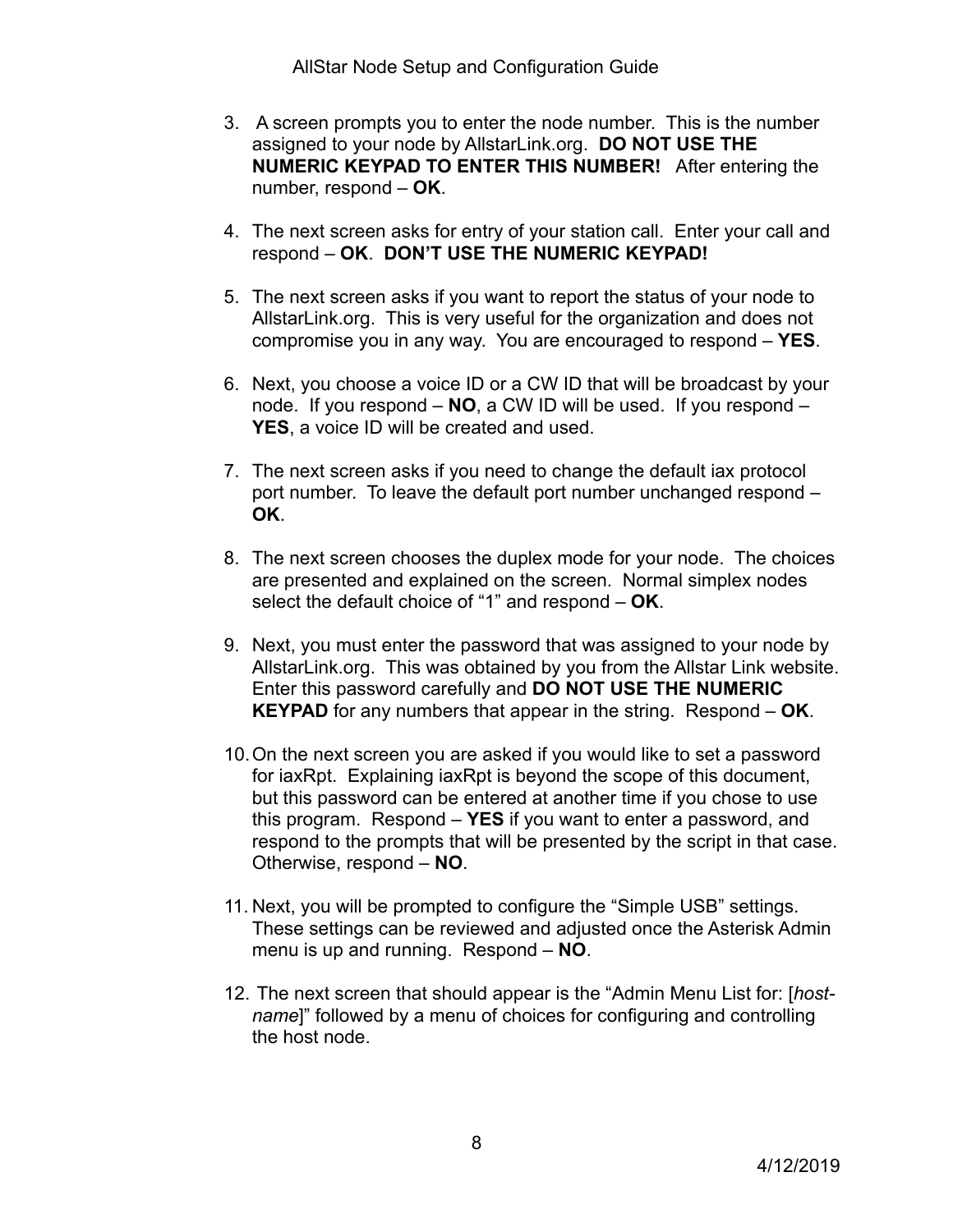## E. Phase 4 - Final configuration

- 1. From the "Admin Menu" select item 12 Run SimpleUSB-tune-menu Application, by clicking on item 12 or scrolling to item 12 with the arrow keys, and then clicking on **<Run Selected Item>** or by pressing Enter.
- 2. The "SimpleUSB-tune-menu" will be displayed. While making these adjustments you may also wish to refer to the documentation at [https://](https://hamvoip.org/hamvoip_v1.5_Allstar_README.pdf) [hamvoip.org/hamvoip\\_v1.5\\_Allstar\\_README.pdf](https://hamvoip.org/hamvoip_v1.5_Allstar_README.pdf) Scroll down to the section heading "SimpleUSB-tune-menu" and read through the documentation. Then use the following procedure. With a few exceptions, the default settings in this menu will work for most installations. Some parameters will need adjustment, and some settings will need to be checked, however.
- 3. Type **v** and press Enter. This will display the real-time status of COS (carrier operated squelch), CTCSS (sometimes called PL) and PTT (push to talk) signals.
- 4. In most cases, the display should look like the first example (quiescent state) on page 6 of the Readme file referenced above.
	- a. If the display is the same as the example, proceed to step IV-E-5.
	- b. If any of the COS signals DO NOT indicate CLEAR, press Enter to redisplay the menu, then check item "J) COSFROM Mode" to see if it is "usbinvert." Whether it is or isn't, this may need to be adiusted.
	- c. Type **J** and press Enter. The menu for USB setting will be displayed.
	- d. If "usbinvert" is not currently selected, type **3** to select it and press Enter. Then return to step IV-E-3 to see is the COS entries indicate CLEAR. Otherwise proceed to step IV-E-4v.
	- e. If "usbinvert" is currently selected, try each of the other selections in the same manner as indicated in step IV-E-4iii until the correct one is found that produces a result of COS signals CLEAR while the radio is quiescent.
- 5. Repeat the procedure of step IV-E-3 and examine the PTT signal.
	- a. If it does not indicate CLEAR, then press Enter to return to the menu, and type **I** to toggle the PTT Mode.
	- b. Repeat the procedure of step IV-E-5. The PTT signal should now indicate CLEAR. Press ENTER to return to the menu.
- 6. In the next section you will make several test transmissions to perform level adjustments. Be sure to identify the transmissions in accordance with FCC regulations.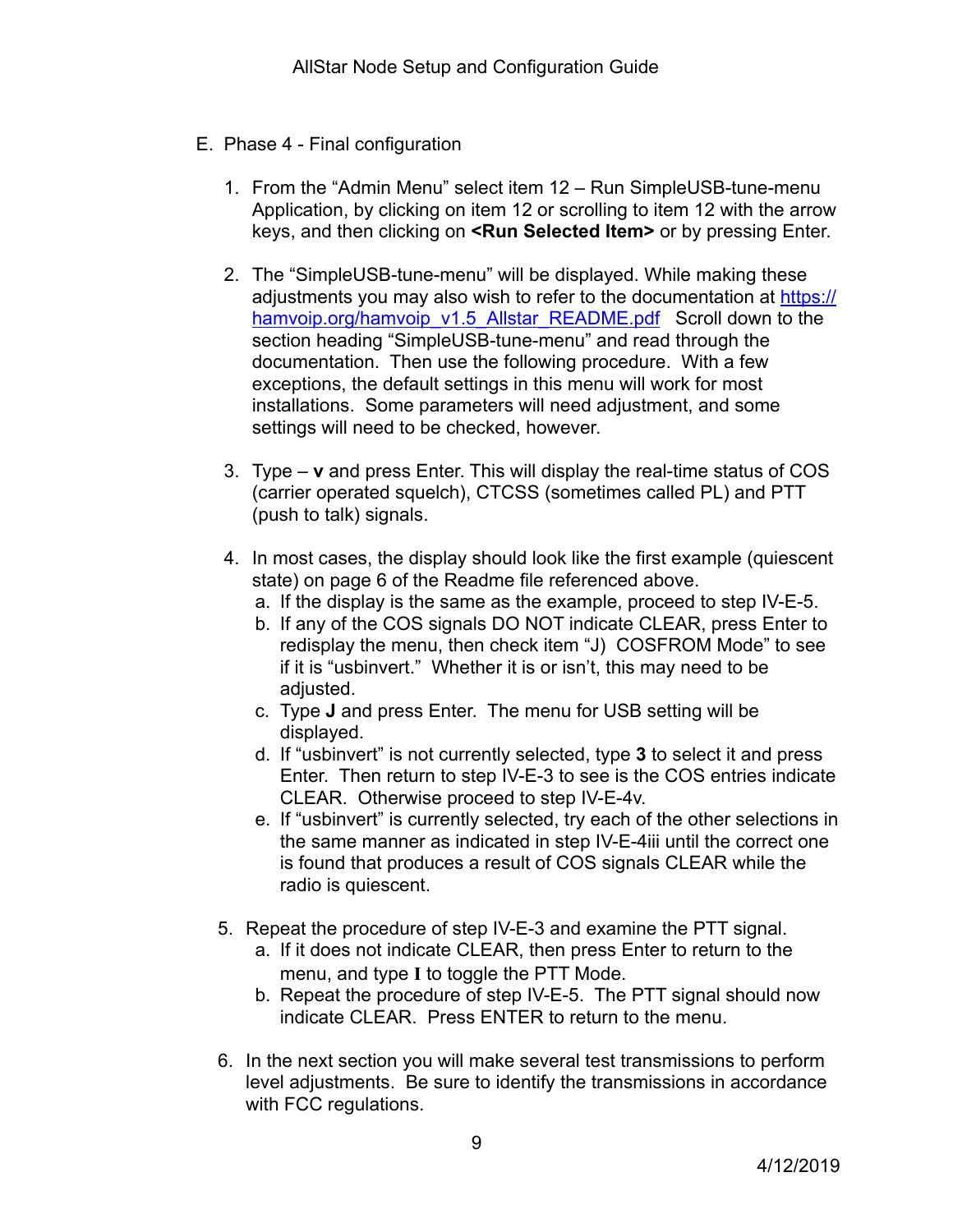- a. Type **2** and press Enter to turn on the real time Rx voice level display. Observe the scale shown on the display. Note the position of the "v -- 3KHz" and "v – 5KHz" indicators.
- b. Perform a voice test transmission from your HT speaking into your microphone in a normal level and observe the level monitor on the screen. It should reach around "v – 5KHz" on voice peaks, occasionally going above, but usually staying between the "v - 3KHz" and "v – 5KHz" levels.
- c. Press Enter to enter a new setting value to adjust the level up or down as needed. Try moving in increments of 100 at first, and then increments of 50 to "fine tune."
- d. Repeat steps IV-E-6i through -6iii until a suitable level is attained.
- e. Return to the SimpleUSB-Tune-Menu by pressing ENTER
- 7. Type **3** and press Enter.
	- a. Verify or set the Tx level to 500.
	- b. Key your HT and dial \*81 using the DTMF (Touch Tone) pad. You should hear the local time announced.
	- c. Adjust the level up or down as needed to attain a suitable audio level.
- 8. Make note of ALL of the parameter settings made in this procedure in case they must be reentered at a later time.
- 9. Type **W** and press Enter to write (save) any changes made using the SimpleUSB-tune-menu adjustment procedure.
- 10.Type **0** (zero) and press Enter to return to the "Admin" menu.
- 11. If you intend to use a wired network connection to the node, then you may proceed to step IV-E-12. If you wish to setup a WiFi network connection, then select item **7** from the "Admin" menu and enter the wireless configuration information in the menu that appears.
- 12.At this point it is advised that you check the documentation for your router for the method for establishing port forwarding. Set up forwarding of port 4569 for UDP packets for the IP address of the Raspberry Pi computer. This is required to be able to receive connection requests from other nodes.
- 13.Logon to AllstarLink.org at<https://web-tpa.allstarlink.org/>
	- a. Click on **Portal / Server Settings** at the top of the page.
	- b. The next screen will display your server(s). Click on your server that is highlighted under the heading "Name."
	- c. In the box under "Server Name" enter the actual name given to your node server. (eg.: W8XYZ-12345)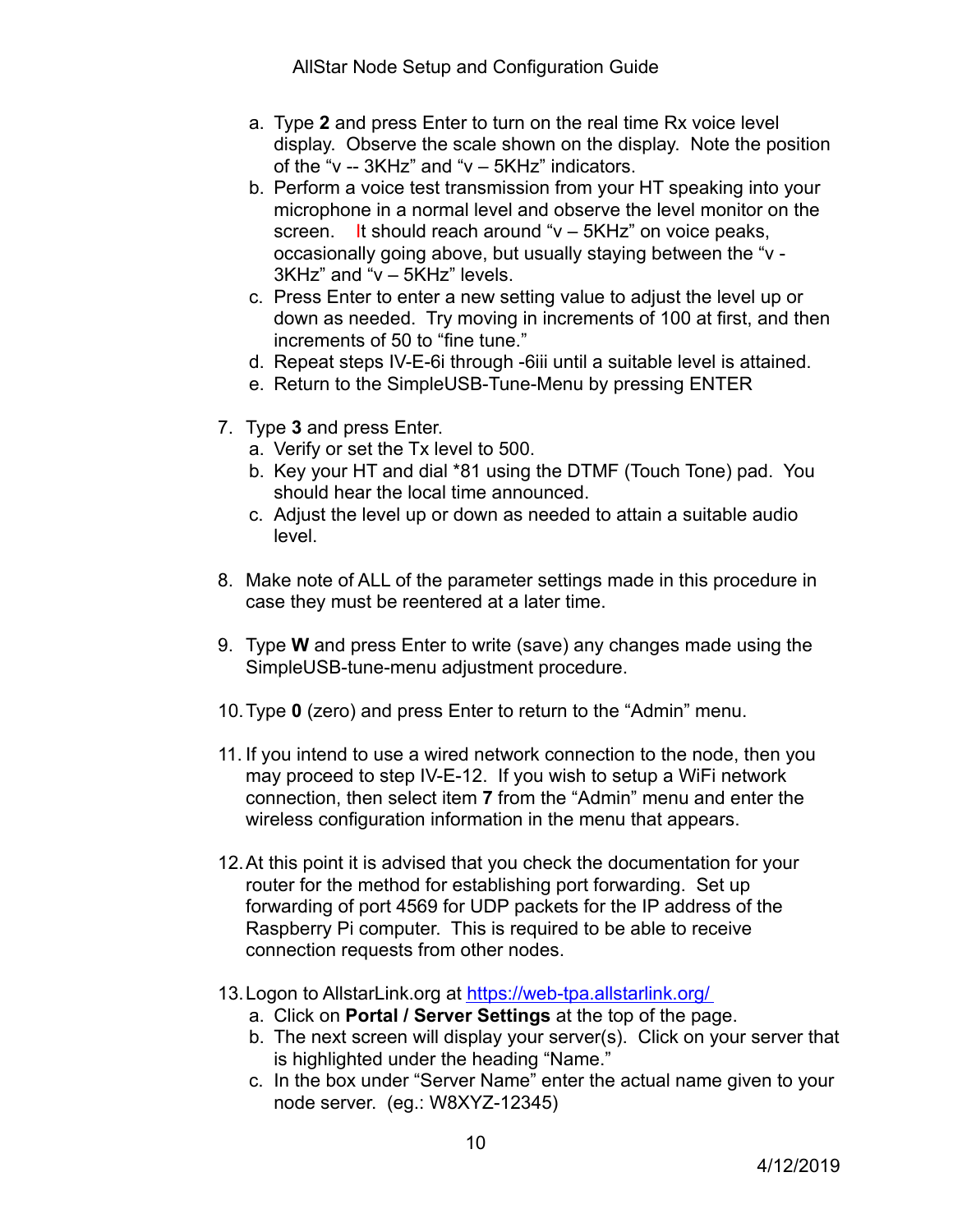AllStar Node Setup and Configuration Guide

- d. In the box under "Hostname" enter the actual name given to your node server computer. In some, but not all cases, this will be the same as your server name.
- e. Click on the "Submit" button to save your changes and exit this page.
- f. Click on **Portal/Node Settings** at the top of the page.
- g. The next screen will display your node number(s). Click on your node number that is highlighted under the heading "Node Number."
- h. Enter your callsign in the designated box.
- i. Entry of your node frequency and CTCSS tone are optional but recommended.
- j. Enter the functions that are shown on the right side of the page.
- k. Click on the "Submit" button to save your changes and exit this page.
- 14. This completes the entries at AllstarLink.org. You may wish to browse the other pages at this website. Do not logout at this time.

15.This completes the configuration of the Allstar node procedure.

- V. Operation
	- A. Test the node. From the "Admin" menu in the PuTTY terminal window, select item 11 "Run Asterisk CLI Client." Click on <Run Selected Item>. The "Admin" menu will be replaced by the Command Line Interpreter (CLI) prompt. This screen allows you to enter commands directly to the node.
		- 1. At the CLI prompt, type **rpt fun** [*node*] **\*80** (replace [*node*] with your node number) and press Enter
		- 2. The radio attached to your node should transmit your call sign followed by /R in CW. You should hear this transmission on your HT.
		- 3. At the CLI prompt, type **rpt fun** [*node*] **\*82** and press Enter.
		- 4. Your node radio should announce the time in 24 hour format, which you will hear on your HT.
		- 5. Type **rpt fun** [*node*] **\*81** and press Enter. You should hear the node radio announce the time in 12 hour format on your HT.
		- 6. The DTMF commands should be verified as working using the DTMF keypad on your radio microphone. Especially, the proper decoding of all digits should be verified by observing the responses on the CLI.
	- B. Connecting to another node.
		- 1. Use the window where you are logged on to AllstarLink.org to find a node that you would like to connect to.
			- a. Click on "Node" at the top of the AllStarLink page.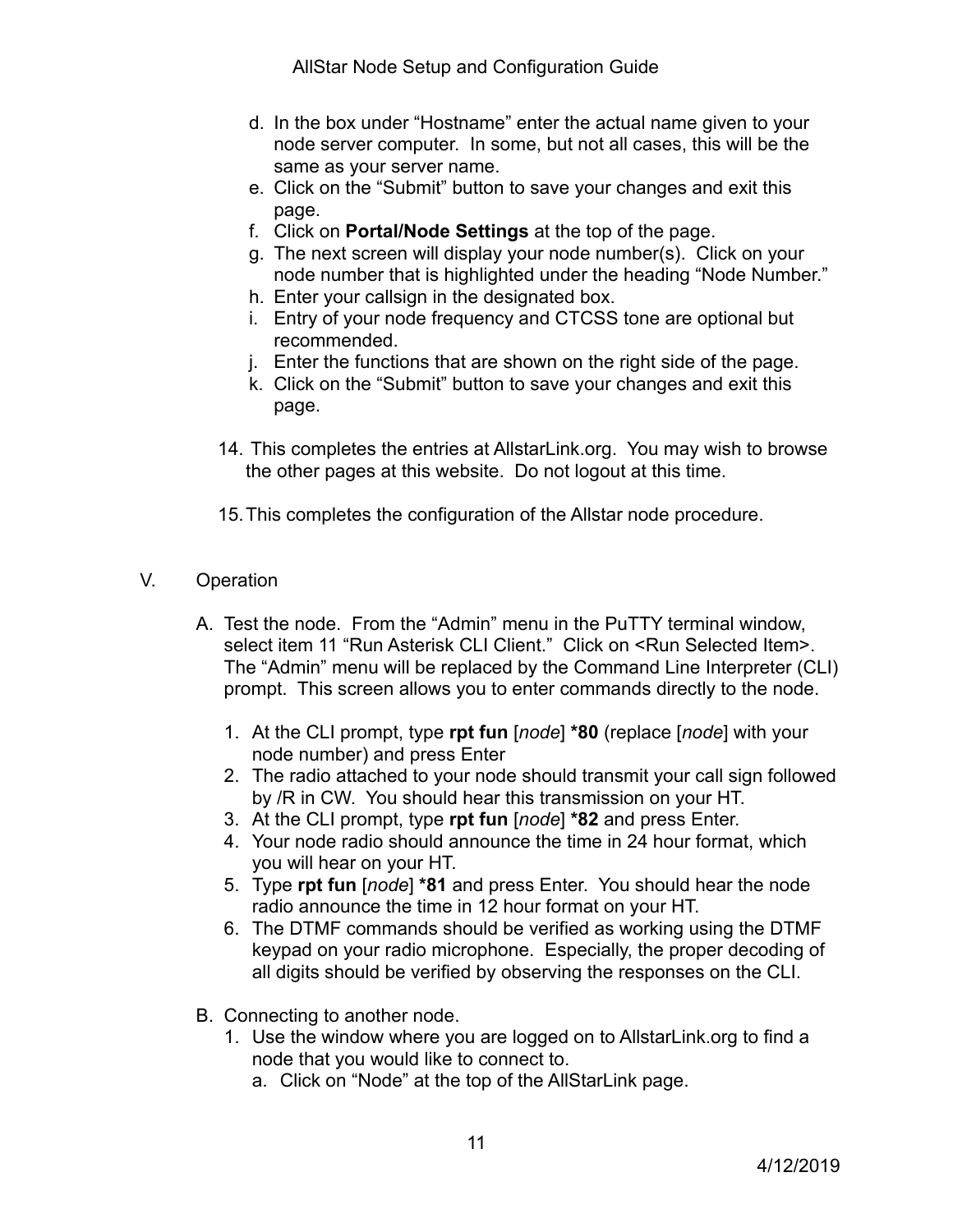AllStar Node Setup and Configuration Guide

- b. The screen that appears displays a list, by node number, of all of the nodes in the AllStar system. At the top, right side of the page is a box labeled "Filter." Type the call sign of a favorite repeater that you know to be AllStar enabled.
- c. The node(s) that are attached to that call will be displayed on the page. Make note of the node number for the repeater.
- d. In the PuTTY window, at the CLI prompt, type **rpt fun** [*node1*] **\*3**[*node2*] and press Enter. Replace [*node1*] with the node number for your node. Replace [*node2*] with the node number for the repeater. Be sure to type the line EXACTLY as shown, including spacing.
- 2. Your node radio should report that your node number is attached to the repeater's node number. You should hear this on your HT.
- 3. When you transmit with your HT, you should hear a new (different) courtesy tone at the end of your transmission. This indicates that you are transmitting on the remotely connected repeater via its node.
- 4. When making transmissions, allow about 2 seconds after you key up for the nodes to synchronize before you begin to speak. Otherwise, the beginning of your transmission may not be heard on the other node connected systems.
- C. Disconnecting from another node.
	- 1. You may wish to remain connected to a node for a long period of time – to monitor traffic, or be able to use the node at various times. At some point you may wish to disconnect from the node.
	- 2. Type **rpt fun** [*node1*] **\*1**[*node2*] and press Enter. Again, [*node1*] represents your node number and [*node2*] represents the remote node number. Also, spacing must be exactly as shown.
	- 3. You should hear your node radio over HT report that the remote node is disconnected from your node.
- VI. Extras
	- A. WinSCP WinSCP is a terminal emulation program, file transfer program, and file editor combined in one package.
		- 1. Use the Setup program to install WinSCP on a Windows computer used to communicate with your AllStar node. Place an icon on the desktop.
		- 2. Start WinSCP by double-clicking on the icon.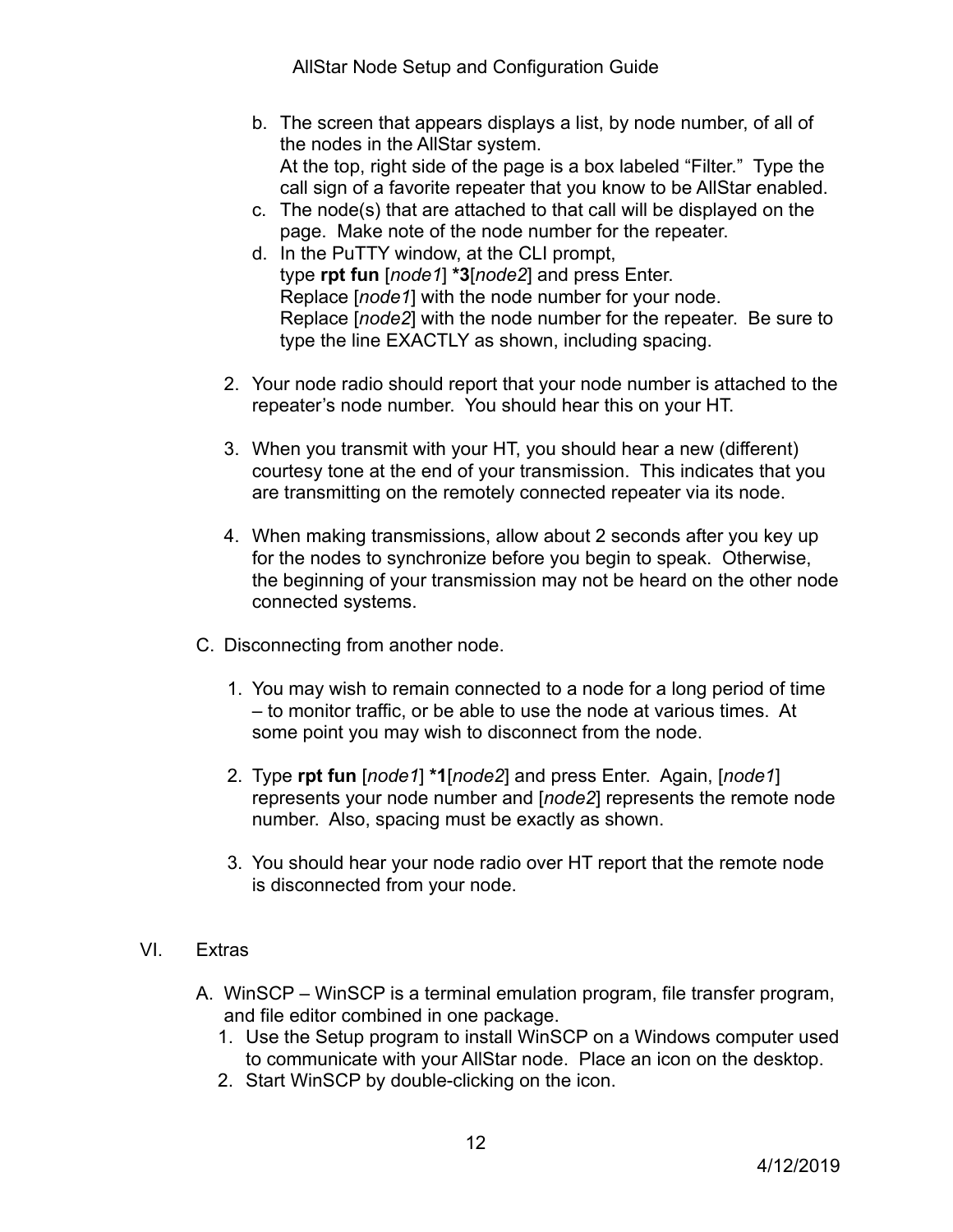- 3. Enter the IP address,port number (222), and user name (root) for the node at the indicated places on the startup window.
- 4. It is useful to save a session with this information for later reconnection to the node. Use the "Save" pull down arrow to "Save as" an instance for later use.
- 5. If you saved a session, double-click on the icon to start WinSCP, otherwise, click on the "Login" button. Either way, enter the password at the prompt.
- 6. Once the WinSCP main screen comes up, you will see two browsing windows. On the left hand side is a browsing window of the local computer, that is, the Windows computer you are running WinSCP on. On the right hand side is a browsing window of the remote computer, or the node that you have logged into.
- 7. You may browse the directories and files of either computer.
- 8. You may transfer files from one computer to another by simply dragging and dropping.
- 9. You may edit files by double-clicking on the file name. WinSCP will then launch a screen file editor. Windows users may find this editor easier to use than Linux editors.
- B. Supermon 6.1 Supermon allows management of your Allstar system from a web browser from anywhere inthe world. Please see [https://](https://hamvoip.org/supermon_howto.pdf) [hamvoip.org/supermon\\_howto.pdf](https://hamvoip.org/supermon_howto.pdf) for installation and user instruction for Supermon.
- C. RPT.CONF For those who are interested, the documentation at [https://](https://wiki.allstarlink.org/wiki/Rpt.conf) [wiki.allstarlink.org/wiki/Rpt.conf](https://wiki.allstarlink.org/wiki/Rpt.conf) provides information about RPT.CONF, the file that implements most of the user functionality and DTMF commands for the node. This file requires a good understanding of Linux command language, but advanced node capabilities can be implemented within this file.
- D. DTMF Function List

| - Disconnect from a link                                  |
|-----------------------------------------------------------|
| - Disconnect from the last link you connected to          |
| - Connect to a link (monitor only)                        |
| - Connect to a link                                       |
| - Play macro (Time and ID)                                |
| - System status                                           |
| *71 <node> - Disconnect permanently connected link</node> |
| - Permanent connect to a link (monitor only)              |
| - Permanent connection to a link                          |
| - Full system status                                      |
| - Disconnect all links                                    |
| - Reconnect previously disconnected links                 |
|                                                           |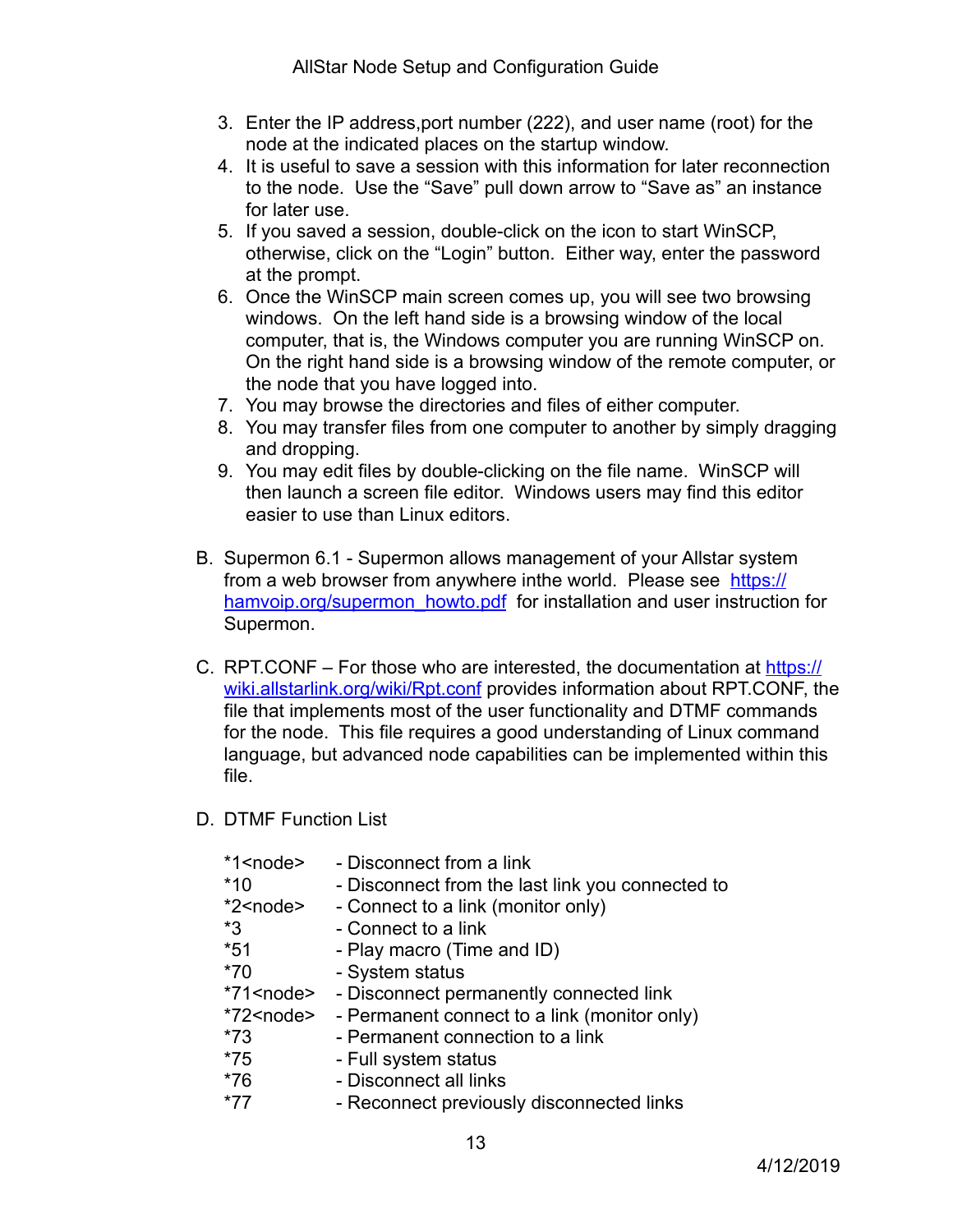D. DTMF Function List (continued)

| - System info                                        |
|------------------------------------------------------|
| $-$ Time (12 hr. format)                             |
| $-$ Time (24 hr. format)                             |
| - Full link status                                   |
| - Allstar version                                    |
| - Say local IP address                               |
| - Say public IP                                      |
| - Say registration status                            |
| - One time parrot (Say your message and release PTT) |
| - Halt your Pi (Must cycle power to restart)         |
| - Reboot your Pi                                     |
| - Restart Asterisk                                   |
|                                                      |

Note: These can be modified in the functions stanza in rpt.conf

- VII. Trouble Shooting Tips
	- A. Hardware
		- 1. Radios
			- a. Ensure both the node connected radio and the HT to be sure they are on the same simplex frequency.
			- b. If using CTCSS (PL) tones, ensure both radios have the same tone and encode/decode settings.
			- c. Ensure the node radio squelch control is sufficiently advanced.
		- 10.Host Computer (Raspberry Pi)
			- a. Ensure the host is receiving power.
			- b. Ensure the Ethernet cable is fully inserted into the connector, and the Ethernet circuit is active.
			- c. Ensure the DINAH modem is fully seated in the USB connector.
			- d. Ensure the DIN cable is fully seated in both the DINAH and node radio connector sockets.
			- e. Ensure the micro SD card is fully seated in the card reader.
			- f. Ensure that the green light is flashing while the Raspberry Pi is powered.
	- E. Software
		- 1. Have the HT on and tuned to the node radio as the node is powered up. Ensure that the node announces its IP address while completing the boot up process.